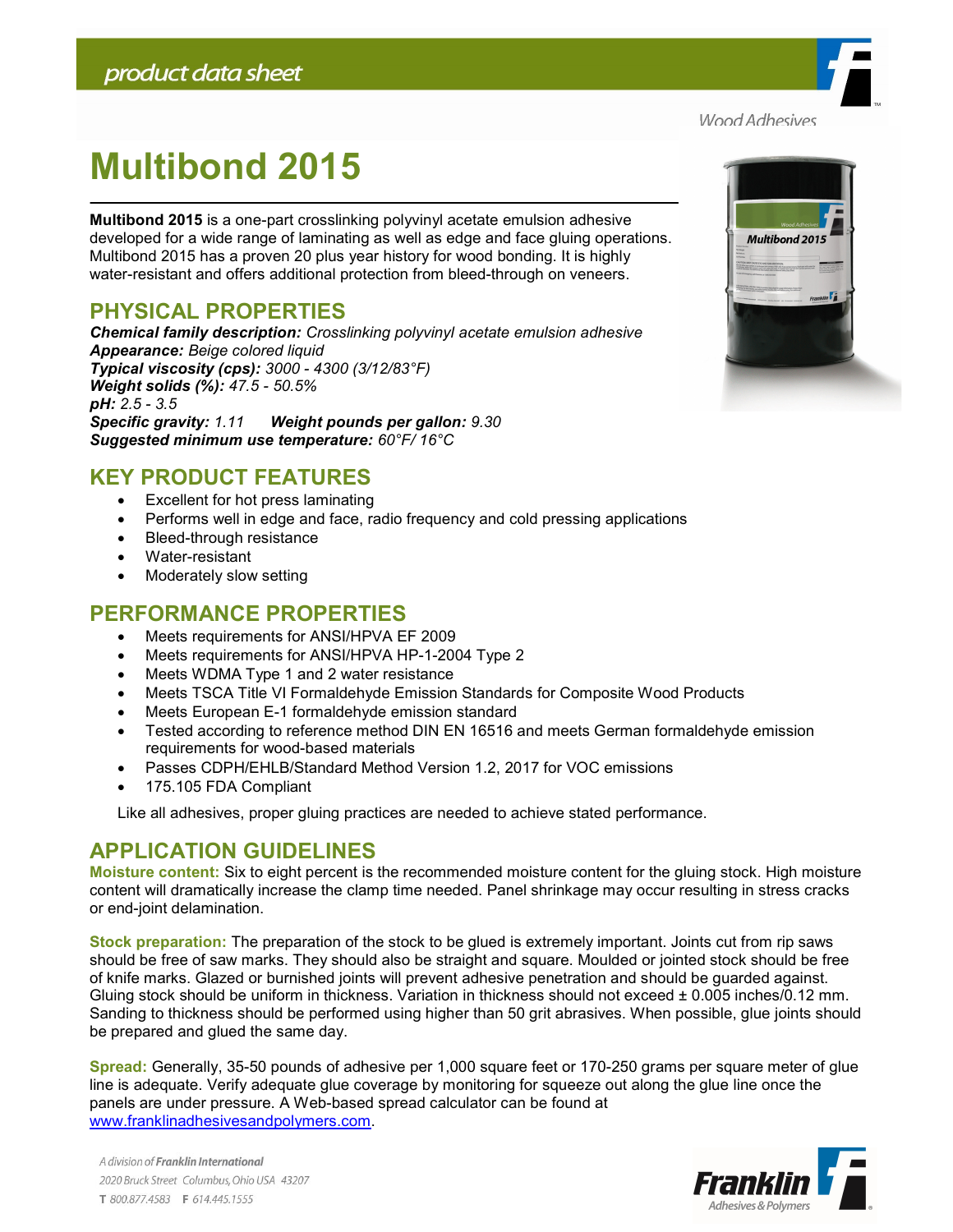Pressure: Pressure is dependent upon the species or material to be glued and joint preparation. Direct contact of the gluing surfaces is required to obtain maximum strength. The use of a compressometer will aid in accurately measuring the amount of pressure being applied to the gluing area. Suggested clamp locations for various wood densities are eight to fifteen inches (20-38 cm) apart and two inches (five cm) from the end of the panel to evenly distribute pressure along the entire length of the glue line. A Web-based pressure calculator can be found at www.franklinadhesivesandpolymers.com.

| Recommended clamping pressures: |                                         |                    |  |  |  |  |  |  |  |
|---------------------------------|-----------------------------------------|--------------------|--|--|--|--|--|--|--|
| <b>Species</b>                  | <b>Clamping pressure</b>                | Example            |  |  |  |  |  |  |  |
| Low density wood species        | 100-150 psi or 7-10 kg/cm <sup>2</sup>  | Pine, Poplar       |  |  |  |  |  |  |  |
| Medium density species          | 125-175 psi or 9-13 kg/cm <sup>2</sup>  | Rubberwood, Cherry |  |  |  |  |  |  |  |
| <b>High density species</b>     | 175-250 psi or 13-18 kg/cm <sup>2</sup> | Oak, Maple         |  |  |  |  |  |  |  |

Assembly time: The assembly time is influenced by many factors some of which include glue spread, moisture content of the stock, porosity of the stock, environmental conditions and adhesive choice. Assembly times of five to ten minutes are approximate. It is desirable to see a bead of adhesive squeeze out around the perimeter of the bottom panel of the stack.

At 70ºF and 50% relative humidity, approximately 6 wet mils: Open Assembly Time – 5 minutes Total Assembly Time – 15 minutes

Press/ clamp time: Press times are dependent on the adhesive used, gluing stock type, moisture content of the stock and environmental conditions. Press times can range from a minimum press time of 30 minutes to greater than two hours. Shorter times are required under ideal conditions when using soft wood species at moisture content slightly less than eight to ten percent and factory temperatures of 68 degrees Fahrenheit/ 20 degrees Celsius. Longer press times will be required for higher density species, higher moisture contents and colder factory temperatures. It is recommended that optimum press times be determined in actual plant conditions recognizing that seasonal changes may lead to variable requirements.

Machining/ post process conditioning: After the minimum clamping time period, the panel will develop enough handling strength and can be removed and stacked out of the press. Twenty-four hours of cure is recommended before further machining. Three or four days may be required to eliminate sunken joints caused by residual moisture in the glue line.

Minimum use temperature: Curing temperatures should be higher than the minimum use temperature of the adhesive. This includes the temperature of the stock to be glued as well as the air and adhesive temperatures. If the temperatures are below the minimum use temperatures you will see a white, chalky appearance of the glue line. These bonds are usually weak.

RF cure time: Radio frequency cure times will vary from machine to machine. Machine manufacturers suggest that machines will cure between 75 and 100 square inches of glue line per minute per kilowatt. Glue joints should feel warm immediately after the cure cycle. Cure times should be determined through plant trials.

Press time: Press time is dependent on the adhesive used, gluing stock type, moisture content of the stock and environmental conditions. This hot press schedule is provided as a recommended starting point. In plant testing is recommended especially for temperatures and substrate thicknesses beyond this chart.

| Platen Temperature °F                                                          |       |                     |                     |        |           |                     |                     |           |            |           |        |  |
|--------------------------------------------------------------------------------|-------|---------------------|---------------------|--------|-----------|---------------------|---------------------|-----------|------------|-----------|--------|--|
|                                                                                |       | 160                 | 170                 | 180    | 190       | 200                 | 210                 | 220       | 230        | 240       | 250    |  |
| Φ<br>₿<br><u>ي</u><br>ပ<br>Φ<br>ō<br>Φ<br>پ<br>pest<br>Distan<br>$\sim$<br>Dee | 1/32" | 1'31"               | 1'25"               | 1'19"  | 14"<br>1' | 1'09"               | 1'05"               | 1'01"     | 57"<br>0'  | 0'53"     | 0'50"  |  |
|                                                                                | 1/16" | 1'53"               | 1' 46"              | 1' 39" | 1'33"     | 1'27"               | 1'21"               | 6"<br>41  | 11"<br>4 I | 1'07"     | 1'02"  |  |
|                                                                                | 3/32" | $2'$ 22"            | 2'13"               | 2' 04" | 56"<br>1' | 49"<br>1'           | 1' 42"              | 1'35"     | 1'29"      | 1'24"     | 1'18"  |  |
|                                                                                | 1/8"  | 58"<br>$2^{\prime}$ | 46"<br>$2^{\prime}$ | 2'36"  | 2'26"     | 16"<br>$2^{\prime}$ | 08"<br>$2^{\prime}$ | 1'59"     | 1'52"      | 45"<br>1' | 1'38"  |  |
|                                                                                | 5/32" | 3' 42"              | 3'28"               | 3'15"  | 3'02"     | 2'51"               | 40"<br>$2^{\prime}$ | 2'29"     | 2'20"      | 2'11"     | 2'03"  |  |
|                                                                                | 3/16" | 4' 38"              | 4' 20"              | 4' 03" | 3' 48"    | 3'33"               | 3'20"               | 07"<br>3' | 2'55"      | 2' 44"    | 2' 33" |  |
|                                                                                | 7/32" | 47"<br>5'           | 5' 25"              | 5' 05" | 4' 45"    | 4' 27"              | 10"<br>$4^{\prime}$ | 54"<br>3' | 3' 39"     | 3'25"     | 3'12"  |  |
|                                                                                | 1/4"  | 15"<br>7'           | 47"<br>6'           | 6'21"  | 57"<br>5' | 34"<br>5'           | 13"<br>5'           | 53"<br>4' | 4' 34"     | 4' 17"    | 4' 00" |  |